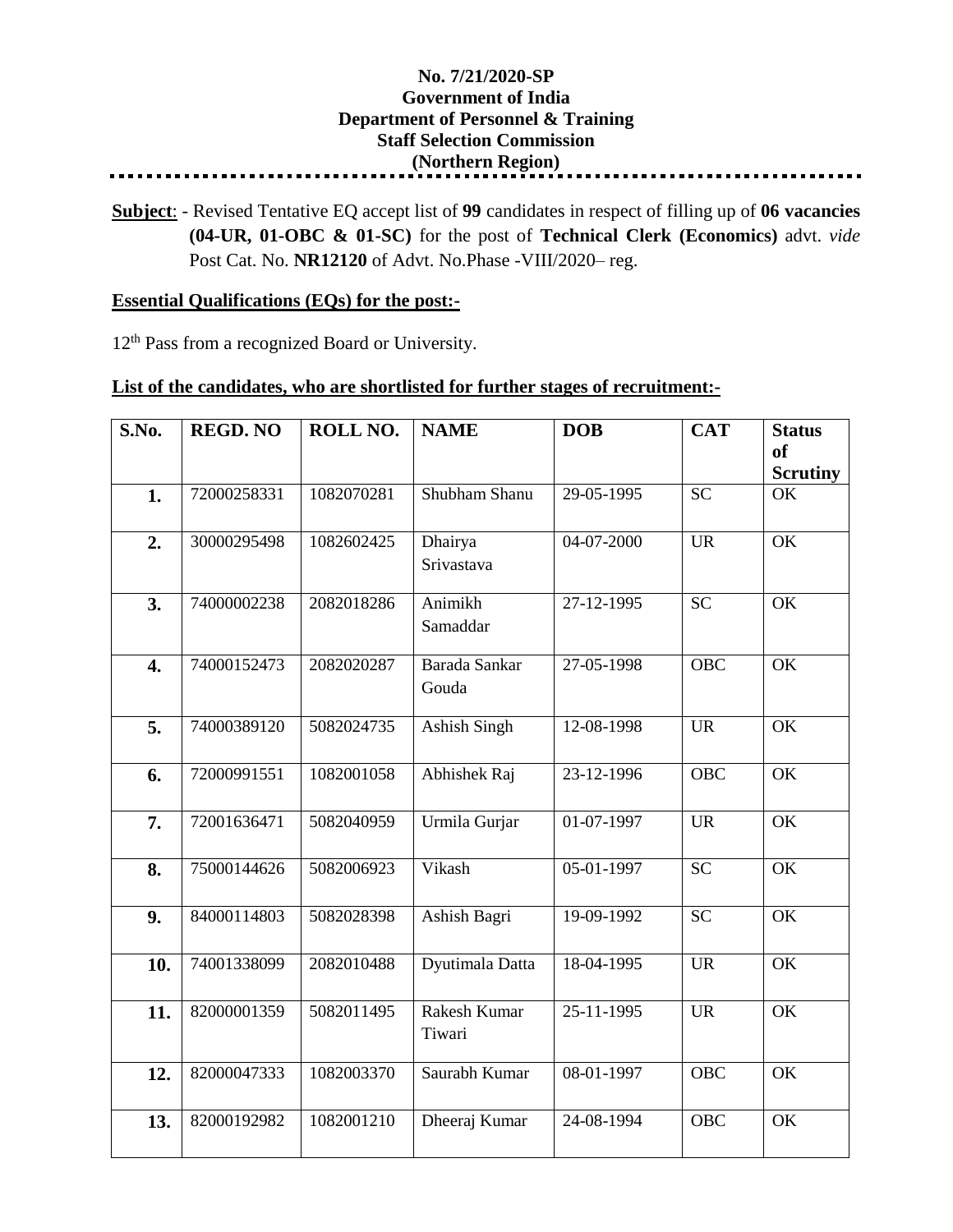| 14. | 83000099611 | 5082008182 | Mohammad Asif          | 13-07-1993   | <b>OBC</b> | OK        |
|-----|-------------|------------|------------------------|--------------|------------|-----------|
| 15. | 83000189588 | 5082023468 | Shitanshu<br>Bhadauria | 07-07-1998   | <b>UR</b>  | OK        |
| 16. | 83000213065 | 1082300066 | Pramod Kumar           | 05-07-1995   | <b>OBC</b> | OK        |
| 17. | 91000498333 | 3082009446 | Anaida S<br>Kidangan   | 15-11-1997   | <b>UR</b>  | OK        |
| 18. | 92000091228 | 1082007534 | Sumit Kumar Sah        | 23-01-1993   | <b>OBC</b> | <b>OK</b> |
| 19. | 92000095085 | 1082004222 | Sachin Kumar<br>Gupta  | 20-12-1996   | <b>OBC</b> | OK        |
| 20. | 92000123286 | 1082002993 | Pravin Kumar           | 05-08-1993   | <b>OBC</b> | OK        |
| 21. | 92000143177 | 9972006124 | Sandeep Kumar          | 02-04-1995   | <b>UR</b>  | OK        |
| 22. | 92000281271 | 1082005616 | Sonam Kumari           | 10-11-1999   | <b>OBC</b> | OK        |
| 23. | 92000297771 | 1082004325 | Manish Kumar           | 20-10-2000   | <b>OBC</b> | OK        |
| 24. | 92000311682 | 5082034003 | Subhash Jangid         | 08-04-1997   | OBC        | OK        |
| 25. | 92000341855 | 1082002538 | Pankaj Kumar           | 03-03-1996   | <b>OBC</b> | OK        |
| 26. | 92000400498 | 1082002894 | Samiksha Saloni        | 29-10-1998   | <b>OBC</b> | OK        |
| 27. | 92000472302 | 2082022406 | Manish Raj             | 23-03-1994   | <b>OBC</b> | OK        |
| 28. | 85000350796 | 4082100770 | Pankaj Rajput          | 02-02-1992   | OBC        | OK        |
| 29. | 72000797040 | 1082004175 | Mithlesh Kumar         | 20-05-1998   | OBC        | OK        |
| 30. | 40001583921 | 7082040324 | Nisha Rani             | 12-08-1996   | <b>UR</b>  | OK        |
| 31. | 20000714022 | 5082021905 | Rakesh Kumar<br>Yadav  | $03-02-1991$ | <b>OBC</b> | OK        |
| 32. | 30001183027 | 1082405947 | Varun Saxena           | 21-01-1999   | <b>UR</b>  | OK        |
| 33. | 20001262977 | 1082020672 | <b>Sharad Kumar</b>    | 15-06-1993   | OBC        | OK        |
| 34. | 92000709206 | 5082034035 | Sanchit Mongia         | 20-12-1993   | <b>UR</b>  | OK        |
| 35. | 73000698557 | 1082203512 | Jitendra Kumar<br>Gond | 10-05-1996   | OBC        | OK        |
| 36. | 92000081629 | 1082005893 | Ghanshyam              | 10-06-1997   | <b>OBC</b> | OK        |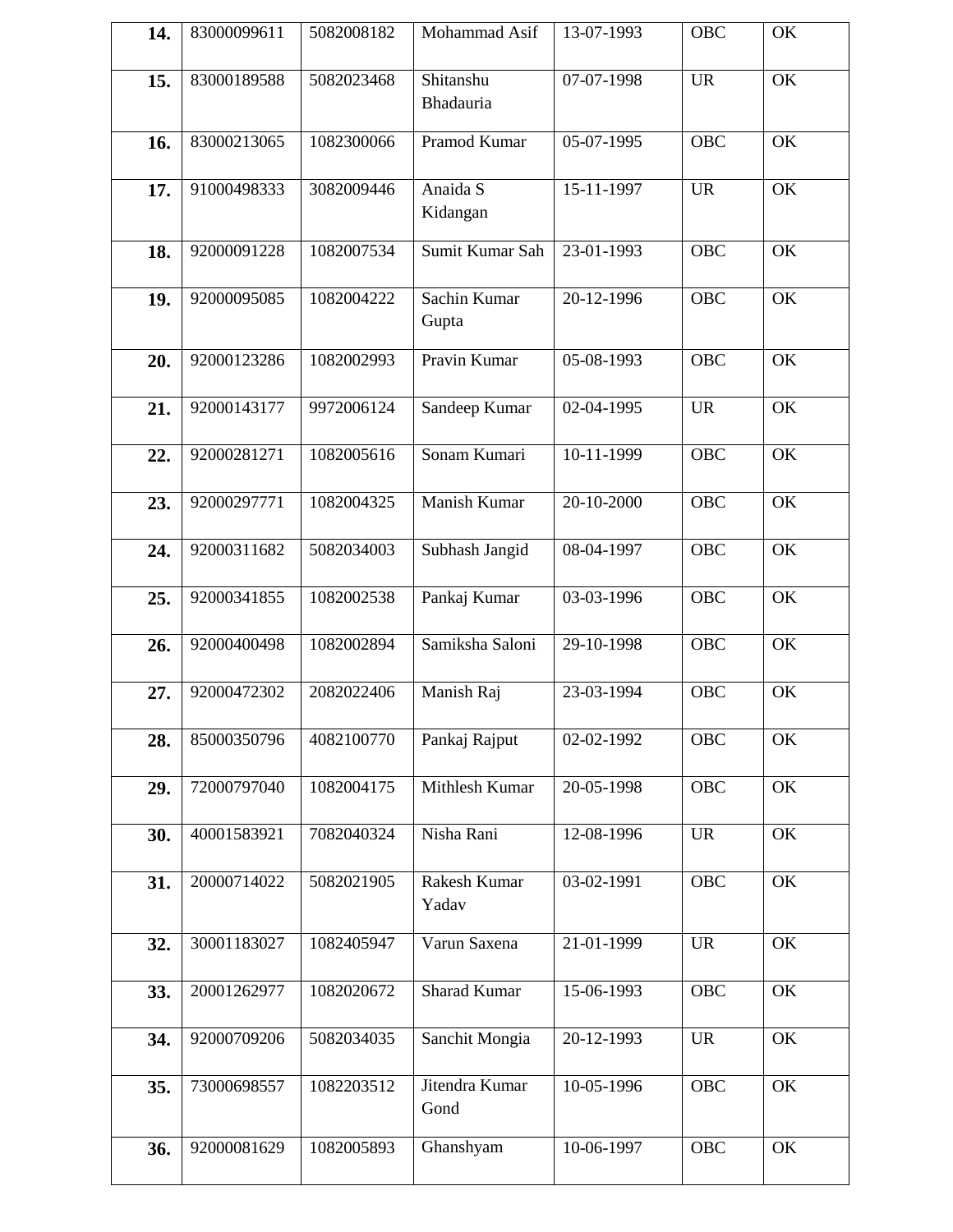|     |             |            | Kumar                     |                          |                                   |           |
|-----|-------------|------------|---------------------------|--------------------------|-----------------------------------|-----------|
| 37. | 95000163958 | 5082026994 | Ashish                    | 21-09-1997               | <b>UR</b>                         | <b>OK</b> |
| 38. | 94000800442 | 5082025203 | Arvind                    | 12-07-1994               | <b>UR</b>                         | OK        |
| 39. | 75000569062 | 5082015187 | Pawan Kumar               | 15-11-1997               | <b>SC</b>                         | OK        |
| 40. | 95000018599 | 9972020443 | Pawar Pramod<br>Lalasaheb | 28-01-1993               | <b>UR</b>                         | OK        |
| 41. | 72001605309 | 5082032361 | Pallav S Pareek           | 29-07-1997               | <b>UR</b>                         | OK        |
| 42. | 94000786186 | 2082017412 | Pradip Kumar<br>Sah       | 30-10-1998               | <b>UR</b>                         | OK        |
| 43. | 95000028239 | 5082019200 | Shri Narayan              | 30-05-1995               | <b>OBC</b>                        | OK        |
| 44. | 92000096563 | 1082005834 | Abhishek Kumar            | 19-10-1993               | <b>OBC</b>                        | OK        |
| 45. | 93000253254 | 1082204254 | Himanshu Shukla           | 19-10-1997               | <b>UR</b>                         | OK        |
| 46. | 85000347688 | 4082301095 | Priyansh Bhola            | 18-03-1995               | <b>UR</b>                         | OK        |
| 47. | 93000673343 | 5082014078 | Palak Chopra              | 05-04-1996               | <b>UR</b>                         | OK        |
| 48. | 82000271778 | 1082005694 | Ankit Ranjan              | 01-06-1993               | <b>UR</b>                         | OK        |
| 49. | 84000001778 | 2082000130 | Shreyansh Sinha           | 02-06-2000               | <b>UR</b>                         | OK        |
| 50. | 85000105980 | 5082026867 | Abhilash                  | $\overline{11}$ -03-1996 | $\ensuremath{\mathrm{UR}}\xspace$ | OK        |
| 51. | 93000666375 | 5082023934 | Manish Kumar<br>Singh     | 15-06-1995               | <b>UR</b>                         | OK        |
| 52. | 72000685210 | 5082034256 | Abhay Maurya              | 14-03-1999               | <b>UR</b>                         | OK        |
| 53. | 30000498097 | 5082009984 | Shubham Yadav             | 15-03-1997               | <b>OBC</b>                        | OK        |
| 54. | 73000542265 | 1082507081 | Ankit Kumar<br>Verma      | 20-02-1999               | <b>OBC</b>                        | OK        |
| 55. | 92000131269 | 1082001045 | Chandan Kumar             | 08-05-1996               | <b>OBC</b>                        | OK        |
| 56. | 94000167998 | 5082017439 | Nikhil Kumar              | 15-03-1997               | <b>SC</b>                         | OK        |
| 57. | 92000053202 | 5082028891 | Rohit Kumar               | 20-08-1997               | OBC                               | OK        |
| 58. | 92000535286 | 1082005898 | Amarjeet Kumar            | 10-02-1999               | OBC                               | OK        |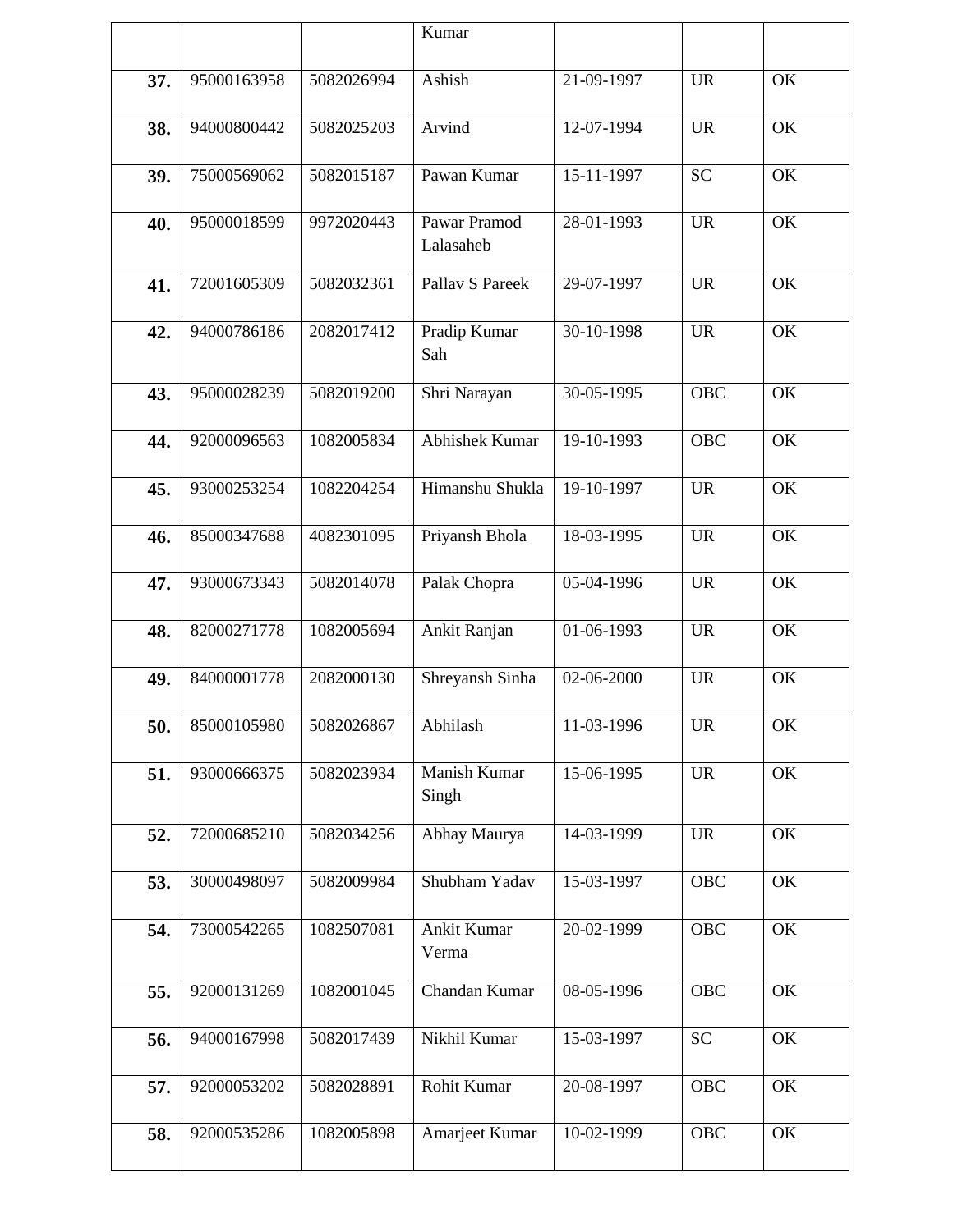| 59. | 72001878264 | 5082032201 | Sarina Ali             | 14-07-1997 | OBC        | OK        |
|-----|-------------|------------|------------------------|------------|------------|-----------|
| 60. | 94000253148 | 5082042948 | Pawan Kumar            | 30-12-1990 | <b>OBC</b> | <b>OK</b> |
| 61. | 93000044207 | 4082700695 | Shashank Sachan        | 16-03-1997 | <b>OBC</b> | OK        |
| 62. | 72000808958 | 5082030344 | Tarun Bagoria          | 14-04-1998 | <b>SC</b>  | OK        |
| 63. | 72001396185 | 5082031548 | Jaideep Sagar          | 19-05-1995 | <b>SC</b>  | OK        |
| 64. | 95000164815 | 5082015494 | Ankita                 | 22-12-1996 | <b>SC</b>  | OK        |
| 65. | 50000475755 | 5082006555 | Sachin Kumar           | 16-09-1997 | <b>SC</b>  | OK        |
| 66. | 75000258281 | 5082027120 | Chirag                 | 21-03-1996 | <b>SC</b>  | OK        |
| 67. | 81000047204 | 8082008461 | Vinoth Charan S        | 09-02-1996 | <b>SC</b>  | OK        |
| 68. | 94000019802 | 5082028610 | <b>Bharat Kumar</b>    | 20-09-1989 | <b>SC</b>  | OK        |
| 69. | 30000628620 | 1082600484 | Rohit Kumar            | 10-09-1996 | <b>SC</b>  | OK        |
| 70. | 82000155215 | 1082800135 | Ayush Raj              | 17-01-1997 | <b>SC</b>  | OK        |
| 71. | 50000579262 | 5082014422 | Kaushal Kumar          | 07-08-1992 | <b>SC</b>  | OK        |
| 72. | 20001349312 | 5082041029 | Suman Kumari<br>Gurjar | 16-08-1997 | <b>OBC</b> | OK        |
| 73. | 50000979892 | 4082200800 | Shivani Keswani        | 21-11-1999 | <b>UR</b>  | OK        |
| 74. | 93000301902 | 1082100136 | Manish Kumar<br>Singh  | 05-04-1998 | <b>UR</b>  | OK        |
| 75. | 74001864042 | 7082100889 | Navneet                | 22-03-1998 | <b>UR</b>  | OK        |
| 76. | 83000052062 | 1082101650 | Shashank Jain          | 15-04-2000 | <b>UR</b>  | OK        |
| 77. | 40000440857 | 7082040006 | Akshay                 | 27-08-1997 | <b>UR</b>  | OK        |
| 78. | 20000745993 | 5082033441 | Jaivardhan Singh       | 02-07-1997 | <b>OBC</b> | OK        |
| 79. | 20000925085 | 1082000789 | Pawan Kumar            | 24-09-1994 | <b>OBC</b> | OK        |
| 80. | 30001133606 | 1082407229 | Kirti                  | 09-11-2001 | <b>UR</b>  | OK        |
| 81. | 40000208047 | 2082000692 | Akash Kumar            | 15-08-1998 | OBC        | OK        |
|     |             |            |                        |            |            |           |